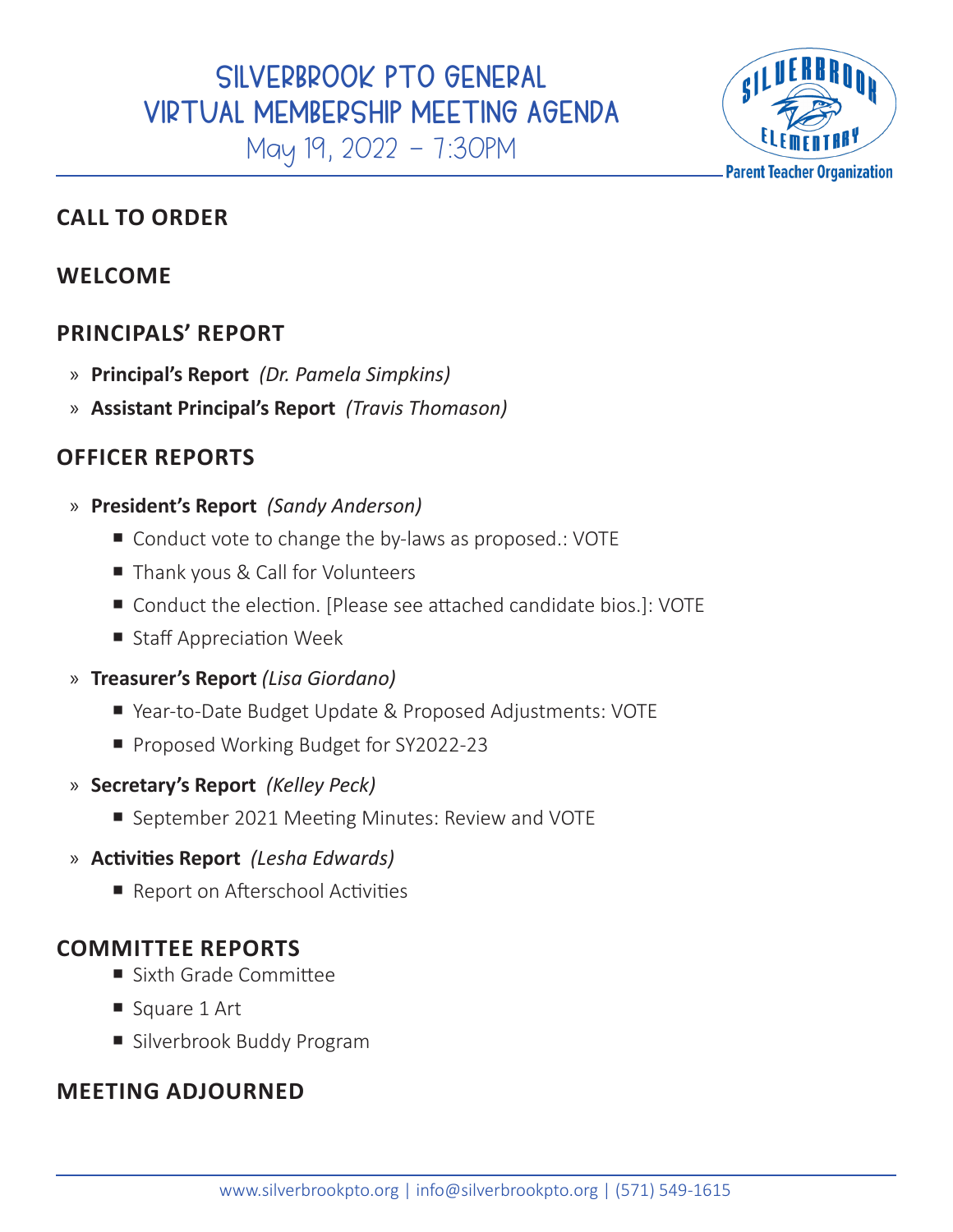

# **2022-23 SILVERBROOK PTO BOARD ELECTION SLATE**

*Presented by the Nomination Committee: Lesha Edwards, Kelley Peck, and Ramya Burgess*

### **President – Sandy Anderson**

My name is Sandy Anderson, and over the last four years, I have served as the President for the Silverbrook Elementary PTO. Before that, I was the VP of Fundraising. I have had the opportunity to participate in the planning and execution of every aspect of the PTO's operations. I understand the importance of our organization, for both the students and staff at Silverbrook. I look forward to continuing to offer our community the same dedication and commitment as I have over the last six years in the upcoming school year. I have a rising 2nd grader at Silverbrook and a rising 7th grader at South County Middle School.

### **Vice President of Programs – Monica Matoush**

My name is Monica Matoush. I am looking to continue to serve on the Silverbrook Elementary School PTO Board as the Vice President of Programs. I've always been a staunch advocate for parent involvement in the school process, and I have served on Silverbrook's PTO in several positions over the last four years filling the needs of the board in several different capacities. I enjoy working with other parents and teachers to focus on issues like enhancing my children's learning environment, encouraging more community involvement and advocating for the right resources for teachers and administrators. I currently have a rising third grader at Silverbrook.

### **Vice President of Activities - Alicia Russo**

My name is Alicia Russo. I would like to serve as the PTO's Vice President of Activities. I have volunteered as a room parent for both my sons' classes and for PTO and school organized activities for the past seven years. I believe offering a variety of activities and avenues for inclusion for all students and stakeholders creates an environment that supports and values the differences and commonalities among us. I also believe including as many parents, caretakers, teachers, staff, and students as possible in activities strengthens the bonds within our school and our larger community. I currently have a rising 5th grader at Silverbrook and a rising 7th grader at South County Middle School.

### **Vice President of Fundraising – Theresa Hull**

My name is Theresa Hull, and I'm looking forward to an opportunity to help out with fundraising. I understand that schedules are busy and we are all juggling multiple priorities and activities. Also, I know that we look forward to bringing back the events that we have all grown to love, and that make us a connected school community. Fundraisers are critical to holding school events, and for us to continue giving back to the teachers and staff. I look forward to partnering with everyone to be as strategic and streamlined as possible with our fundraising opportunities. I have a rising fifth grader at Silverbrook.

### **Secretary – Vacant**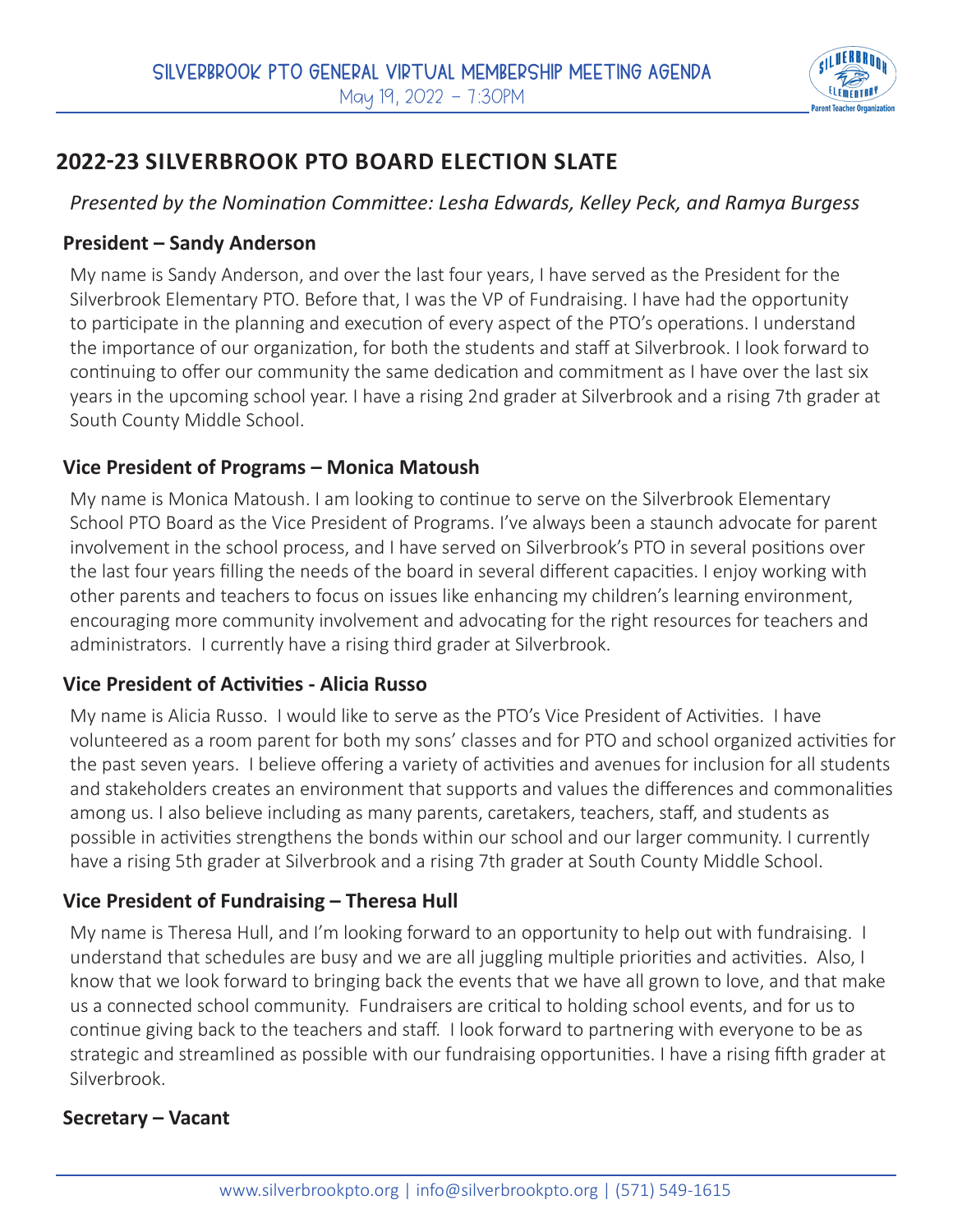### **Silverbrook Elementary School PTO FY 2021**

**Treasurer's Report**

**07/01/2021 - 05/19/2022**

### Current Checking Account Balance: \$38,032.85

#### Current Savings Account Balance: \$19,135.60

| 1 - School Support                                 | <b>Income</b>            | <b>Expenses</b>              | <b>Year to Date</b>      | <b>Net Budget</b> | More/-Less   |
|----------------------------------------------------|--------------------------|------------------------------|--------------------------|-------------------|--------------|
| Seahawk Technology                                 |                          | L,                           | $\overline{\phantom{a}}$ | $-$2,000.00$      | \$2,000.00   |
| Student Supplies (21/22)                           |                          |                              | $\overline{\phantom{a}}$ | $-$2,500.00$      | \$2,500.00   |
| Assemblies                                         |                          | $\overline{\phantom{a}}$     | $\overline{\phantom{a}}$ | $-$2,000.00$      | \$2,000.00   |
| Field Trip Supplement                              |                          |                              |                          |                   |              |
| Professional Development                           |                          |                              | $\overline{\phantom{a}}$ | $-$4,000.00$      | \$4,000.00   |
| Landscaping/School Garden                          |                          |                              |                          |                   |              |
| Student Support (Includes School Supply Pre-Order) |                          |                              | $\overline{\phantom{a}}$ | $-$200.00$        | \$200.00     |
| Classroom Support (21/22)                          |                          | \$4,463.67                   | $-$4,463.67$             | $-$9,150.00$      | \$4,686.33   |
| <b>Staff &amp; Teacher Appreciation</b>            | $\overline{\phantom{a}}$ | \$3,186.95                   | $- $3,186.95$            | $-$4,000.00$      | \$813.05     |
| Safety Patrol                                      |                          |                              |                          | $-$400.00$        | \$400.00     |
| General Admin Fund (Pass Through Account)          | \$2,372.10               | \$2,372.10                   |                          |                   |              |
| SY2020-2021 Gift Distro                            |                          | \$2,212.30                   | $-$2,212.30$             | $-$2,212.30$      |              |
| 1 - School Support Totals                          | \$2,372.10               | -\$12,235.02                 | $-$9,862.92$             | -\$26,462.30      | \$16,599.38  |
| 2 - School Programs                                | Income                   | <b>Expenses</b>              | <b>Year to Date</b>      | <b>Net Budget</b> | More/-Less   |
| Chess Club                                         | $\overline{\phantom{a}}$ | $\overline{\phantom{a}}$     | $\overline{\phantom{a}}$ | $-$100.00$        | \$100.00     |
| After School Programs                              | \$1,261.90               | \$966.24                     | \$295.66                 | \$1,100.00        | $-$ \$804.34 |
| <b>STEAM Fair</b>                                  | $\overline{\phantom{a}}$ | $\overline{\phantom{a}}$     | $\overline{\phantom{a}}$ | $-$2,000.00$      | \$2,000.00   |
| Sixth Grade Activities and T-Shirts                | \$5,062.00               | \$1,647.20                   | \$3,414.80               | $-$3,000.00$      | \$6,414.80   |
| <b>Buddy Program</b>                               | $\overline{\phantom{a}}$ | \$147.75                     | $-$147.75$               | $-$ \$500.00      | \$352.25     |
| <b>Military Appreciation</b>                       | $\overline{\phantom{a}}$ | \$39.21                      | $-$ \$39.21              | $-$500.00$        | \$460.79     |
| 2 - School Programs Totals                         | \$6,323.90               | $-$2,800.40$                 | \$3,523.50               | $-$5,000.00$      | \$8,523.50   |
| <b>3 - Community Activities</b>                    | Income                   | <b>Expenses</b>              | <b>Year to Date</b>      | <b>Net Budget</b> | More/-Less   |
| <b>SCHS All Night Grad Party</b>                   |                          | \$200.00                     | $-$200.00$               | $-$200.00$        |              |
| Around the World                                   |                          |                              |                          | $-$500.00$        | \$500.00     |
| Book Fair                                          | \$10,842.85              | \$6,137.93                   | \$4,704.92               | \$4,000.00        | \$704.92     |
| <b>Bingo Night</b>                                 | \$930.00                 | \$585.00                     | \$345.00                 | \$500.00          | $-$155.00$   |
| End of Year Event                                  |                          |                              |                          |                   |              |
| 3 - Community Activities Totals                    | \$11,772.85              | $-$6,922.93$                 | \$4,849.92               | \$3,800.00        | \$1,049.92   |
| 4 - Fundraising                                    | Income                   | <b>Expenses</b>              | <b>Year to Date</b>      | <b>Net Budget</b> | More/-Less   |
| Contributions                                      | \$85.32                  | $\qquad \qquad \blacksquare$ | \$85.32                  |                   | \$85.32      |
| School Supply Preorder                             | \$239.94                 |                              | \$239.94                 | \$250.00          | $-$10.06$    |
| 4 - Fundraising Totals                             | \$33,885.44              | $-$7,507.58$                 | \$26,377.86              | \$17,950.00       | \$8,427.86   |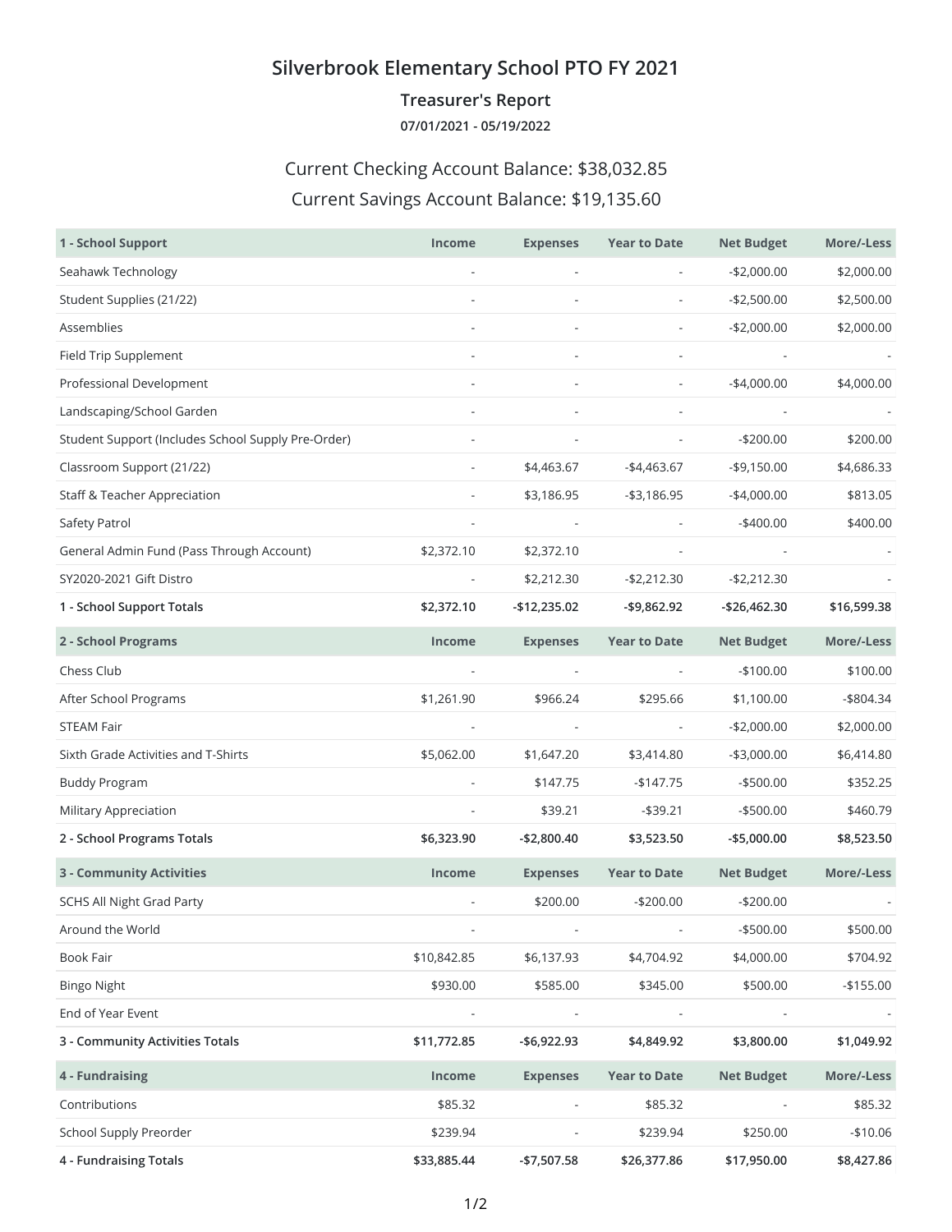| 4 - Fundraising                                              |             |             | Income          | <b>Expenses</b> |                               | <b>Year to Date</b>      | <b>Net Budget</b> | More/-Less   |
|--------------------------------------------------------------|-------------|-------------|-----------------|-----------------|-------------------------------|--------------------------|-------------------|--------------|
| PTO Community Sponsors & Online Auction                      |             |             |                 |                 | $\qquad \qquad \blacksquare$  |                          |                   |              |
| Square 1 Art                                                 |             |             | \$1,946.01      |                 |                               | \$1,946.01               | \$500.00          | \$1,446.01   |
| Spiritwear & Spirit Sticks                                   |             |             | \$5,750.00      | \$5,399.11      |                               | \$350.89                 | \$500.00          | $-$149.11$   |
| Spirit Nights (Restaurant Nights)                            |             |             | \$200.00        |                 |                               | \$200.00                 | \$1,400.00        | $-$1,200.00$ |
| Annual Giving Campaign                                       |             |             | \$22,016.16     |                 | \$779.47                      | \$21,236.69              | \$17,500.00       | \$3,736.69   |
| Trash-2-Cash                                                 |             |             | \$486.01        |                 |                               | \$486.01                 | \$300.00          | \$186.01     |
| Special Projects (Feather the Nest)                          |             |             | \$3,162.00      | \$1,329.00      |                               | \$1,833.00               | $-$2,500.00$      | \$4,333.00   |
| 4 - Fundraising Totals                                       |             |             | \$33,885.44     | -\$7,507.58     |                               | \$26,377.86              | \$17,950.00       | \$8,427.86   |
| <b>5 - PTO Operations</b>                                    |             |             | Income          | <b>Expenses</b> |                               | <b>Year to Date</b>      | <b>Net Budget</b> | More/-Less   |
| Insurance, Taxes, and Fees                                   |             |             | \$1.27          | \$1,220.00      |                               | $-$1,218.73$             | $-$1,250.00$      | \$31.27      |
| <b>Online Operations</b>                                     |             |             |                 |                 | \$205.38                      | $- $205.38$              | $-$450.00$        | \$244.62     |
| Room Parent Support                                          |             |             | $\frac{1}{2}$   |                 | $\overline{\phantom{a}}$      |                          | $-$300.00$        | \$300.00     |
| PTO Volunteer Appreciation                                   |             |             |                 |                 |                               |                          | $-$200.00$        | \$200.00     |
| Membership                                                   |             |             | \$2,115.00      |                 | $\overline{\phantom{a}}$      | \$2,115.00               | \$3,900.00        | $-$1,785.00$ |
| Miscellaneous                                                |             |             | \$20.00         |                 | \$390.48                      | $- $370.48$              | $-$1,000.00$      | \$629.52     |
| Lost Checks                                                  |             |             | \$223.33        |                 | \$223.33                      | $\overline{\phantom{a}}$ |                   |              |
| 5 - PTO Operations Totals                                    |             |             | \$2,359.60      | $-$2,039.19$    |                               | \$320.41                 | \$700.00          | -\$379.59    |
| <b>Square Fees</b>                                           |             |             | Income          | <b>Expenses</b> |                               | <b>Year to Date</b>      | <b>Net Budget</b> | More/-Less   |
| <b>Square Fees</b>                                           |             |             | \$3.77          | \$1,106.14      |                               | $-$1,102.37$             |                   | $-$1,102.37$ |
| <b>Square Fees Totals</b>                                    |             |             | \$3.77          | $-$1,106.14$    |                               | $-$1,102.37$             |                   | $-$1,102.37$ |
| <b>Grand Totals</b>                                          |             |             |                 |                 |                               |                          |                   |              |
|                                                              |             |             | \$56,717.66     | -\$32,611.26    |                               | \$24,106.40              | $-$9,012.30$      | \$33,118.70  |
| <b>Bank Account Balances</b>                                 | 07/01/2021  | 05/19/2022  | Last reconciled |                 | <b>Summary for the Period</b> |                          |                   |              |
| Cash on Hand                                                 |             |             | Never           |                 | <b>Starting Total</b>         |                          | \$26,688.98       |              |
| Savings Account                                              | \$19,134.01 | \$19,135.60 | 04/29/2022      |                 | Income                        |                          | \$56,717.66       |              |
| Silverbrook Elementary<br><b>School Banking Transactions</b> | \$7,554.97  | \$29,587.08 | 04/29/2022      |                 | Expenses                      |                          | $-$ \$32,611.26   | \$24,106.40  |
| <b>Square Clearing Account</b>                               |             | \$2,072.70  |                 | Never           |                               | <b>Ending Total</b>      |                   | \$50,795.38  |
| <b>Totals</b>                                                | \$26,688.98 | \$50,795.38 |                 |                 |                               |                          |                   |              |

*Review Reconciled Bank Statement Reports along with this Treasurer's Report to ensure its accuracy.*

Submitted by:<br>Name: *Lisa Giordano*  $S_{L}$ Signature:  $\mathcal{A}_{L}$   $\sigma$  $\sigma$  $\sigma$  $\sigma$  $\sigma$  $\sigma$  $\sigma$  $\sigma$  $\sigma$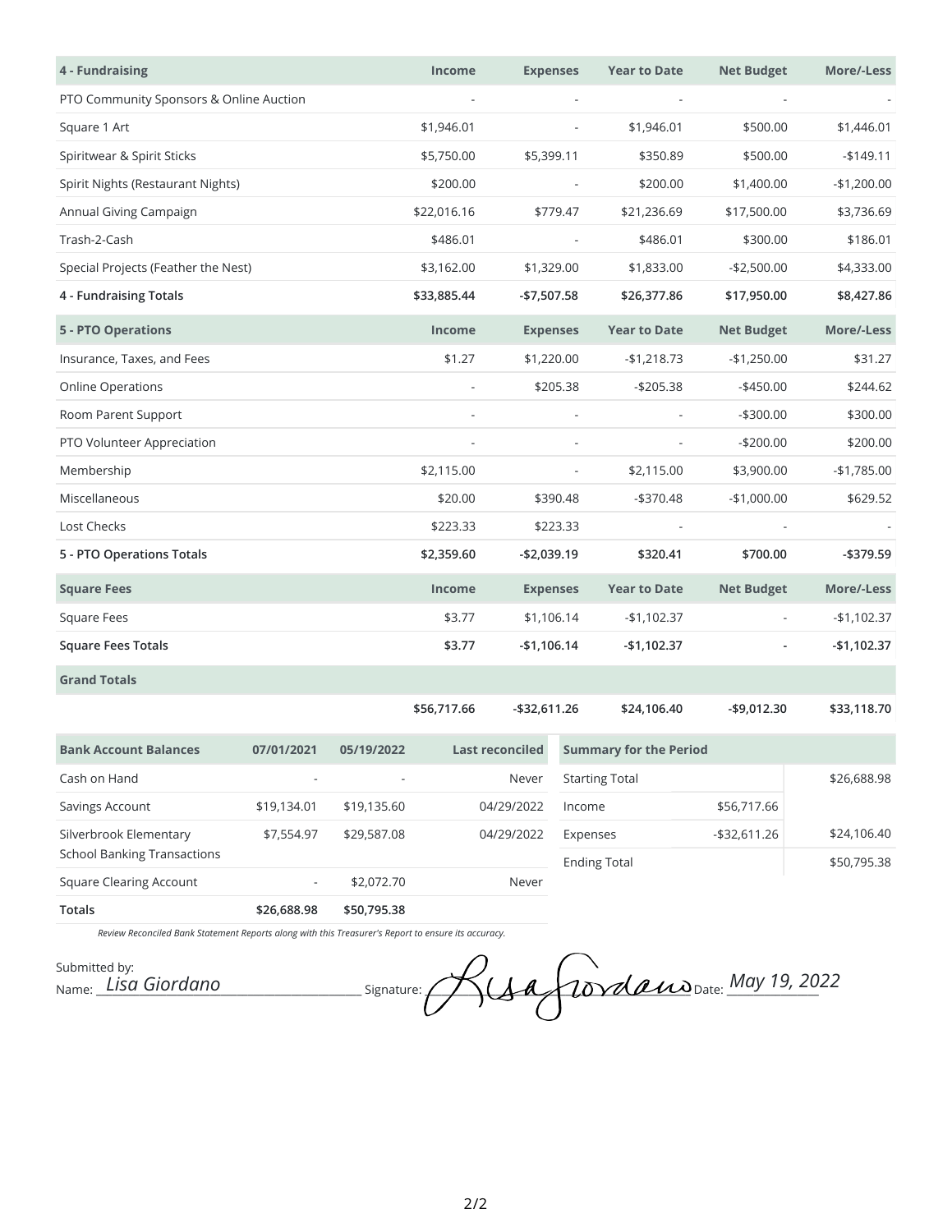# **Silverbrook Elementary School PTO** *S***Y 2***2-***2***3* Tenative Budget

\*Anticipates a \$10,000 startup and \$10,000 goal for carryover for SY22-23.

| Funds available at beginning of financial year (07/01/2022) |                        |                          | \$0.00            |
|-------------------------------------------------------------|------------------------|--------------------------|-------------------|
| 1 - School Support                                          | <b>Budgeted Income</b> | <b>Budgeted Expenses</b> | <b>Budget Net</b> |
| Seahawk Technology                                          |                        | $-$2,000.00$             | $-$2,000.00$      |
| Student Supplies (21/22)                                    |                        | $-$2,500.00$             | $-$2,500.00$      |
| Field Trip Supplement                                       |                        | $-$2,000.00$             | $-$2,000.00$      |
| Professional Development                                    |                        | $-$4,000.00$             | $-$4,000.00$      |
| Landscaping/School Garden                                   |                        | $-$2,000.00$             | $-$2,000.00$      |
| Student Support (Includes School Supply Pre-Order)          |                        | $-$200.00$               | $-$200.00$        |
| Classroom Support (22/23)                                   |                        | $-$9,150.00$             | $-$9,150.00$      |
| <b>Staff &amp; Teacher Appreciation</b>                     |                        | $-$5,000.00$             | $-$5,000.00$      |
| Assemblies                                                  |                        | $-$1,500.00$             | $-$1,500.00$      |
| Feather the Nest Carryover                                  |                        |                          |                   |
| 1 - School Support Totals                                   |                        | -\$28,350.00             | -\$28,350.00      |
| 2 - School Programs                                         | <b>Budgeted Income</b> | <b>Budgeted Expenses</b> | <b>Budget Net</b> |
| Chess Club                                                  | \$8,000.00             | $-$ \$8,100.00           | $-$100.00$        |
| After School Programs                                       | \$2,500.00             | $-$1,800.00$             | \$700.00          |
| One School, One Book                                        |                        | $-$4,000.00$             | $-$4,000.00$      |
| <b>STEAM Fair</b>                                           |                        | $-$1,500.00$             | $-$1,500.00$      |
| Sixth Grade Activities and T-Shirts                         | \$3,500.00             | $-$6,500.00$             | $-$3,000.00$      |
| <b>Buddy Program</b>                                        |                        | $-$ \$500.00             | $-$500.00$        |
| <b>Military Appreciation</b>                                |                        | $-$500.00$               | $-$500.00$        |
| 2 - School Programs Totals                                  | \$14,000.00            | -\$22,900.00             | $-$ \$8,900.00    |
| <b>3 - Community Activities</b>                             | <b>Budgeted Income</b> | <b>Budgeted Expenses</b> | <b>Budget Net</b> |
| <b>SCHS All Night Grad Party</b>                            |                        | $-$200.00$               | $-$200.00$        |
| Around the World                                            | L,                     | $- $500.00$              | $- $500.00$       |
| Book Fair                                                   | \$10,000.00            | $-$7,000.00$             | \$3,000.00        |
| <b>Bingo Night</b>                                          | \$3,000.00             | $-$2,000.00$             | \$1,000.00        |
| End of Year Event                                           | \$2,500.00             | $-$2,500.00$             |                   |
| 3 - Community Activities Totals                             | \$15,500.00            | -\$12,200.00             | \$3,300.00        |
| 4 - Fundraising                                             | <b>Budgeted Income</b> | <b>Budgeted Expenses</b> | <b>Budget Net</b> |
| Contributions                                               |                        |                          |                   |
| School Supply Preorder                                      | \$250.00               |                          | \$250.00          |
| PTO Community Sponsors & Online Auction                     | \$5,000.00             | $- $500.00$              | \$4,500.00        |
| Square 1 Art                                                | \$1,000.00             |                          | \$1,000.00        |
|                                                             |                        |                          |                   |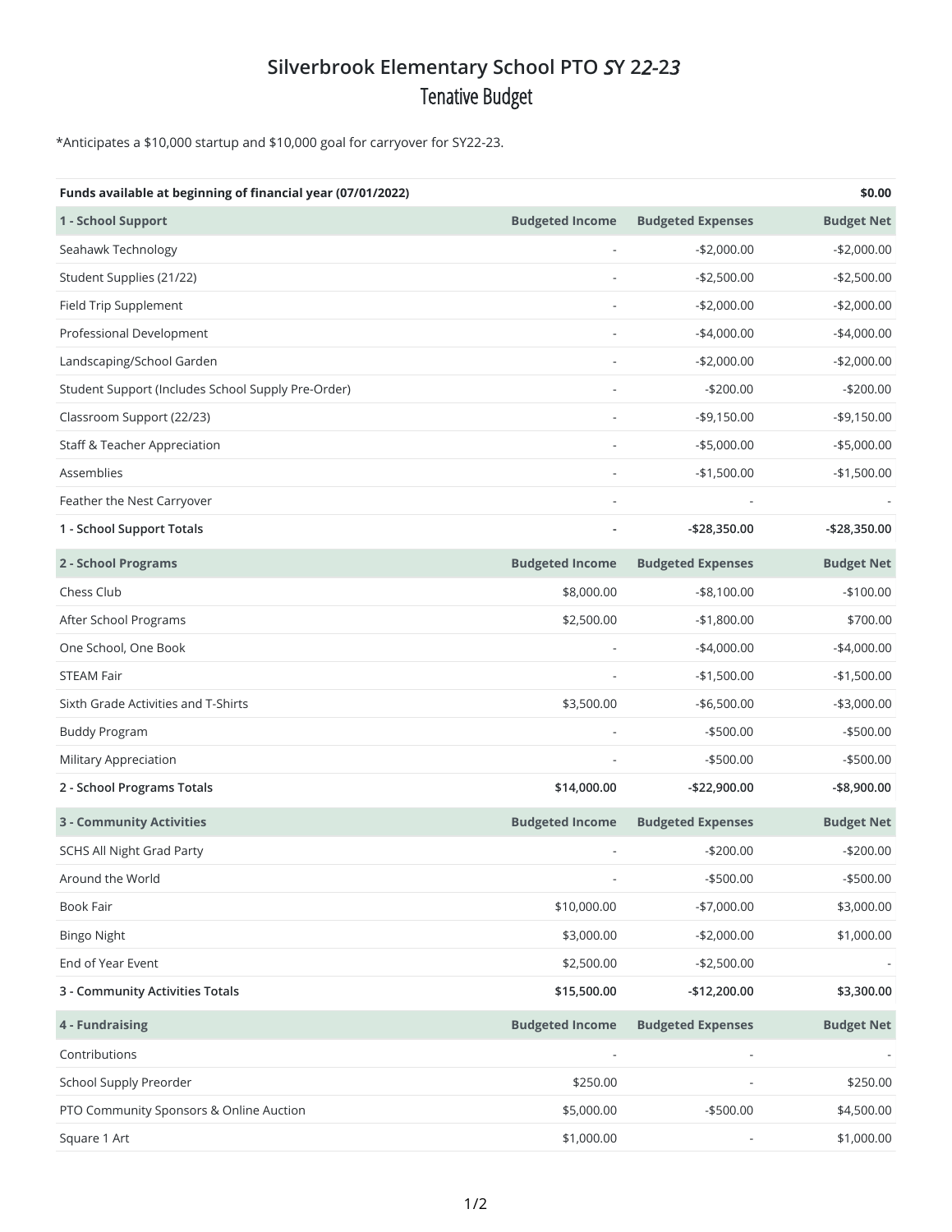| 4 - Fundraising                     | <b>Budgeted Income</b>   | <b>Budgeted Expenses</b> | <b>Budget Net</b> |
|-------------------------------------|--------------------------|--------------------------|-------------------|
| Spiritwear & Spirit Sticks          | \$5,000.00               | $-$4,000.00$             | \$1,000.00        |
| Spirit Nights (Restaurant Nights)   | \$1,500.00               | $-$100.00$               | \$1,400.00        |
| Annual Giving Campaign              | \$30,000.00              | $-$1,500.00$             | \$28,500.00       |
| Trash-2-Cash                        | \$450.00                 |                          | \$450.00          |
| 4 - Fundraising Totals              | \$43,200.00              | $-$6,100.00$             | \$37,100.00       |
| <b>5 - PTO Operations</b>           | <b>Budgeted Income</b>   | <b>Budgeted Expenses</b> | <b>Budget Net</b> |
| Insurance, Taxes, and Fees          |                          | $-$1,250.00$             | $-$1,250.00$      |
| <b>Online Operations</b>            |                          | $-$250.00$               | $-$250.00$        |
| Room Parent Support                 |                          | $-$300.00$               | $-$300.00$        |
| Membership                          | \$4,500.00               | $-$ \$500.00             | \$4,000.00        |
| Miscellaneous                       | $\overline{\phantom{a}}$ | $-$1,000.00$             | $-$1,000.00$      |
| 5 - PTO Operations Totals           | \$4,500.00               | $-$3,300.00$             | \$1,200.00        |
| <b>Square Fees</b>                  | <b>Budgeted Income</b>   | <b>Budgeted Expenses</b> | <b>Budget Net</b> |
| <b>Square Fees Totals</b>           | $\overline{\phantom{a}}$ | $\overline{\phantom{a}}$ |                   |
| <b>Grand Totals</b>                 |                          |                          |                   |
|                                     | \$77,200.00              | -\$72,850.00             | \$4,350.00        |
| Projected bank balance if on budget |                          |                          | \$4,350.00        |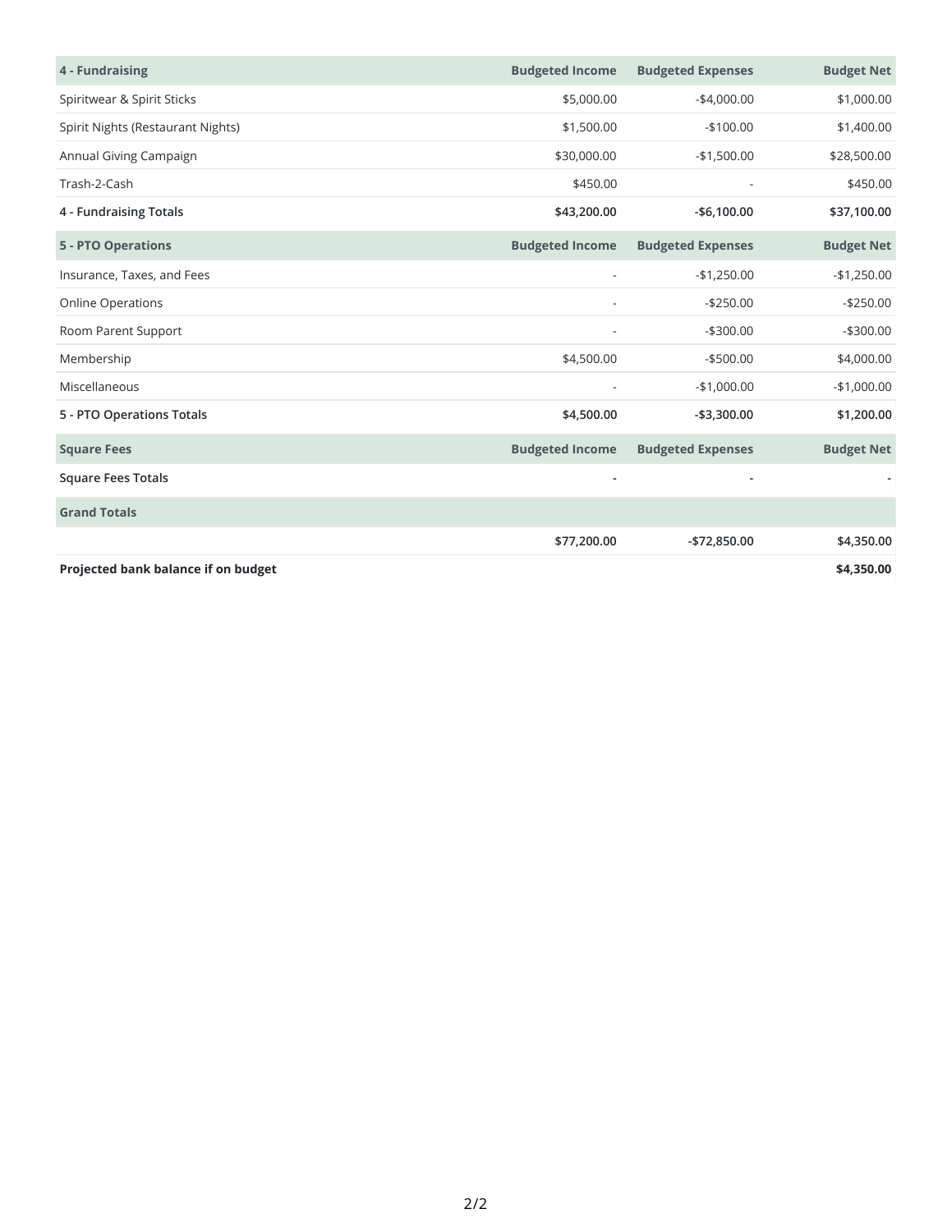

**WEDNESDAY, SEPTEMBER 29, 2021**

#### **Attendees:**

- ☒ Sandy Anderson
- ☒ Lesha Edwards
- ☐ Monica Matoush
- ☒ Lisa Giordano

#### **Other Attendees:**

Nicole Duchesneau Lauren Kelly Pinsky Carrie Storer Michael Shah Sharrin Melissa Miller Renee Williams Kate Volpe Rebecca Geller Beth Tyszka Lisa Zocher Benyi Inyama Elizabeth DeMaio Shannon Mueck Carrie Glass Lauren Hilliker Anne McQueen Kitty Greenstein Sabina Palermo Alicia Russo

#### **Call to Order 7:30 pm**

**Welcome-** *Sandy Anderson- President, Opened and welcomed the membership*

### **Principal's Report**

- **Principal's Report –** *Dr. Pamela Simpkins*
	- o Focusing on routine & procedure, building relationships, assessments and instructional practices plus lots of fun!
	- o Thank parents for support with adhering to covid procedures
	- o 3 outdoor areas where students will rotate through for lunches
	- o Chat and chews (principal and parents chats) coming soon
	- o MTSS (multi-tiered systems of support
		- What: team making decisions based on data to provide differentiated instruction
		- Why: all children can learn at high levels
		- How: using PLC (professional learning communities) tenants and equitable practices
- ☒ Kelley Peck
- ☒ Ramya Burgess
- ☒ Dr. Simpkins
	- ☒ Mr. Thomason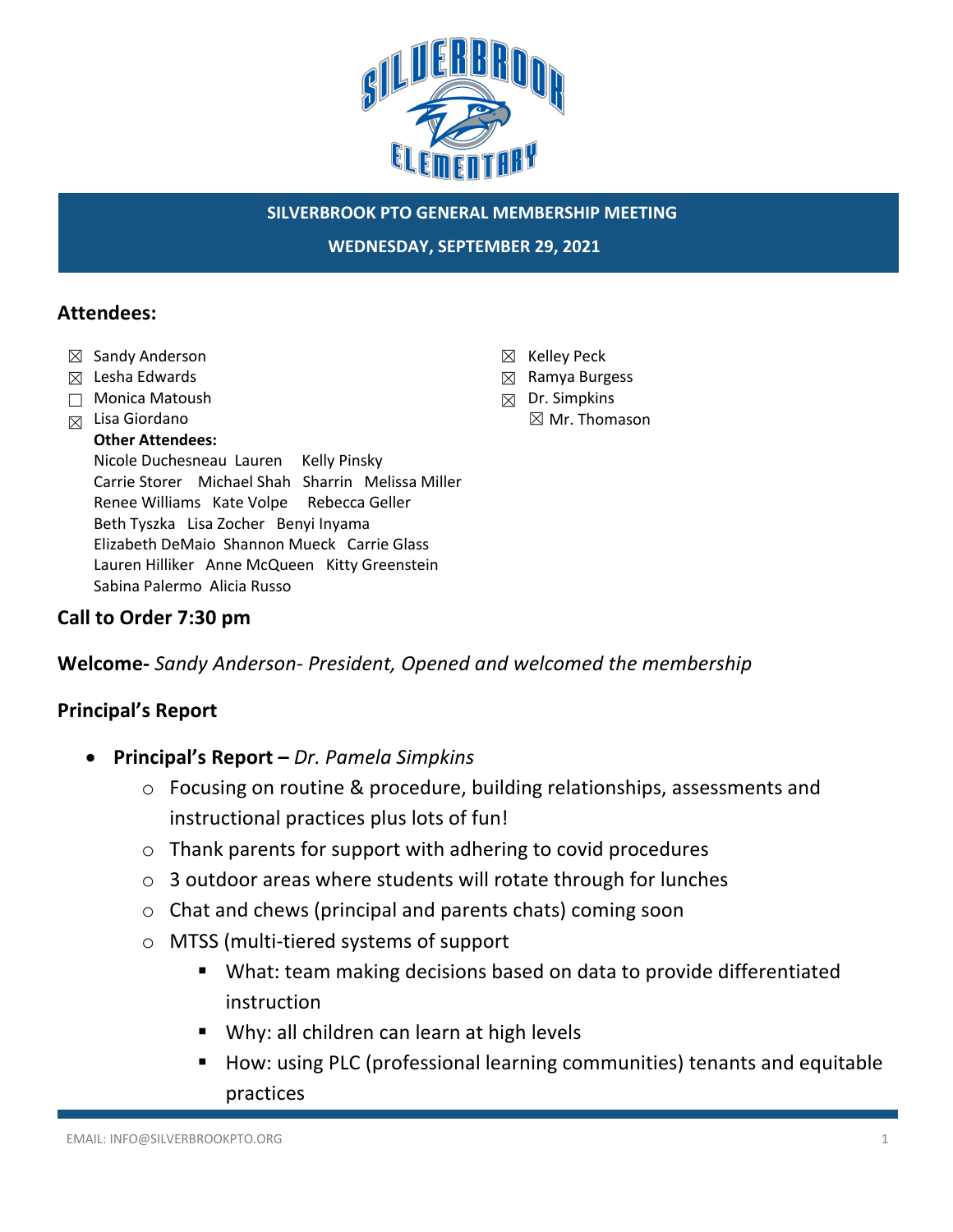

**WEDNESDAY, SEPTEMBER 29, 2021**

- o What's New
	- County and school initiative
		- Schoology, zoom, SEL surveys, ESSER funding
- **Assistance Principal's Report –** *Travis Thomason*
	- o Enjoyed working with Dr. Simkins
		- Lots of ideas about where she wanted our school to head.
		- Already has the 3 priorities in motion.
			- Aligns with Fairfax and our community.
	- o SOL data
		- 2021 SOLS
			- 360 students participated.
				- o Over 100 students that were virtual came in
		- Thank you to the staff.
		- All grades were administered in 1 day.
			- Weren't sure whether it would work, but it was extremely successful.
		- § Grades 3 and Grades 4 had their first experience with SOLs
		- **•** Virginia Virtual test  $-$  not a lot of students did the remote test. But it is a new experience and it worked.
		- Scores
			- Reading scores were at 88.6%
				- o That is close to where we were 2 years ago.
				- $\circ$  The parents did a great job with the kids
			- Math scores 83%
				- o But we were using a shortened curriculum
				- o Kids weren't seeing everything but they were still able to pass.
		- Make sure parentvue is up to date, and you will be able to see scores.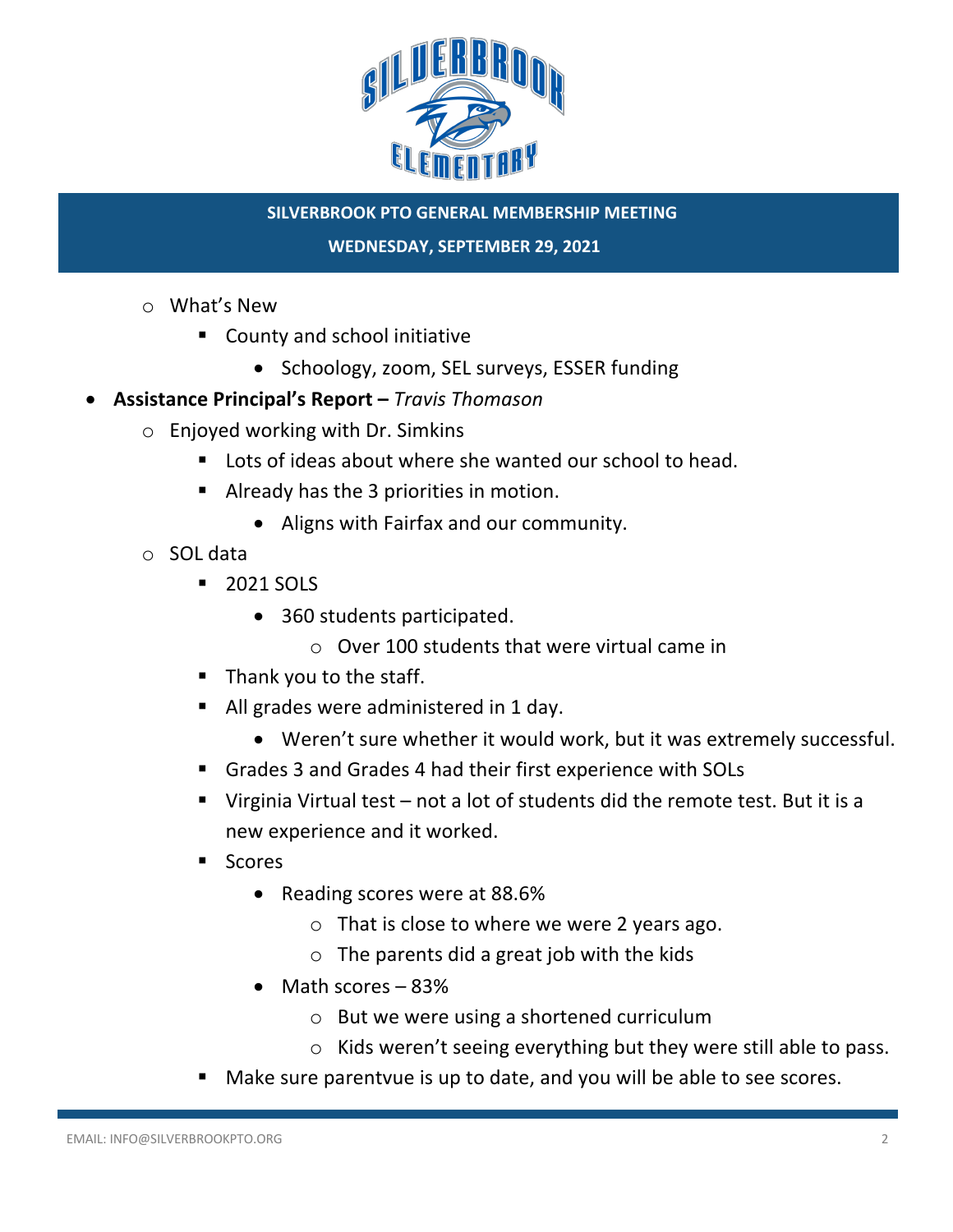

**WEDNESDAY, SEPTEMBER 29, 2021**

### **Officer Reports**

- **President's Report**  *Sandy Anderson*
	- o Officer Election VOTE
		- Voting for Officer positions took place
		- Everyone was voted back in
	- o PTO calendar shared
		- Hoping for in-person meeting and events
	- o PTO membership
		- Membership dues—helps pay fees and taxes
		- Giving campaign--- donation
	- o Staff welcome breakfast was a success!
- **Treasurer's Report** *Monica Matoush* 
	- o Conducted by Sandy Anderson
	- o Extra funding in some areas and with no fundraising wanted to make sure money could be redistributed
		- Landscaping
		- § Field Trips
	- o Trash to Cash
		- Amazon income is increasing (SMILE)
	- o Setting monies aside to improve the staff lounges
	- o Not moving forward with spirit sticks
	- o Adding Spirit Nights to budget
	- o Budgeted surplus is ~\$2600
	- o Vote on budget approval
		- It was approved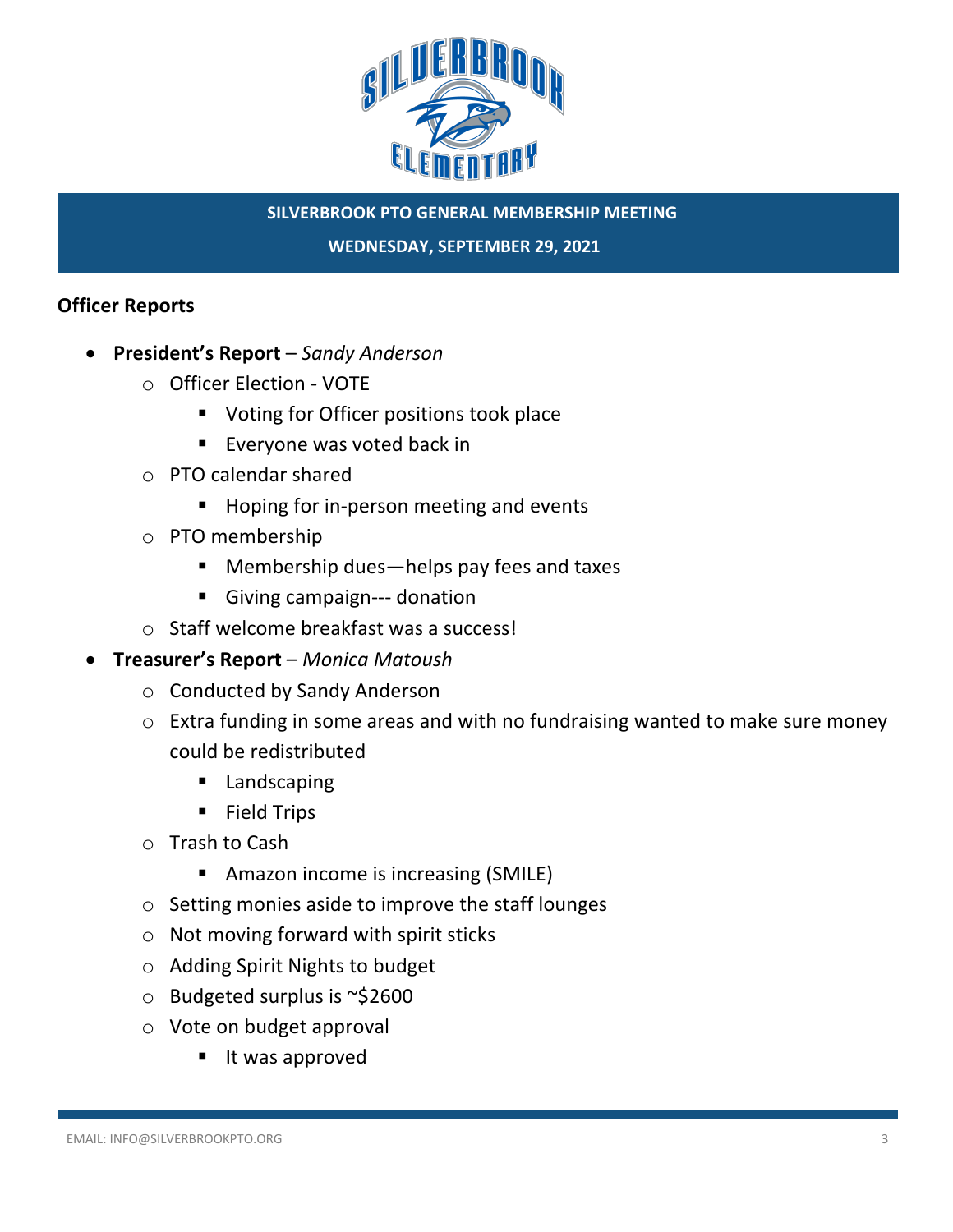

**WEDNESDAY, SEPTEMBER 29, 2021**

- **Secretary's Report**  *Ramya Burgess*
	- o June 2021 Meeting Minutes: Review and VOTE
	- o Meeting minutes were voted in.
- **VP of Programs –** *Lesha Edwards*
	- o After School Programs
		- 2 program for upper, 2 for lower
			- One sport, one non-sport
			- Sign-up until Oct 5
			- Start Oct 18 3:45-4:45
		- Chess is a wait and see as we slowly bring in programs
			- Offering outside programs currently
- **VP of Social Activities Report** *Sandy Anderson*
	- o Spirit wear
		- Was a success this fall
		- Order by oct 8 the shirt will be delivered to oldest child at school
	- o 6th grade committee
		- Chaired by Sandy Anderson & Lesha Edwards
		- Initial planning meeting is coming up
	- o LCAC
		- § Hoping to do a coat drive or any other drive to help
	- o Square One Art
		- Connecting with Ms. Lajin to organize
		- More info to come
	- o Best Buddies
		- Pairs students in 4th-6th with students in special ed
		- § Starting in October